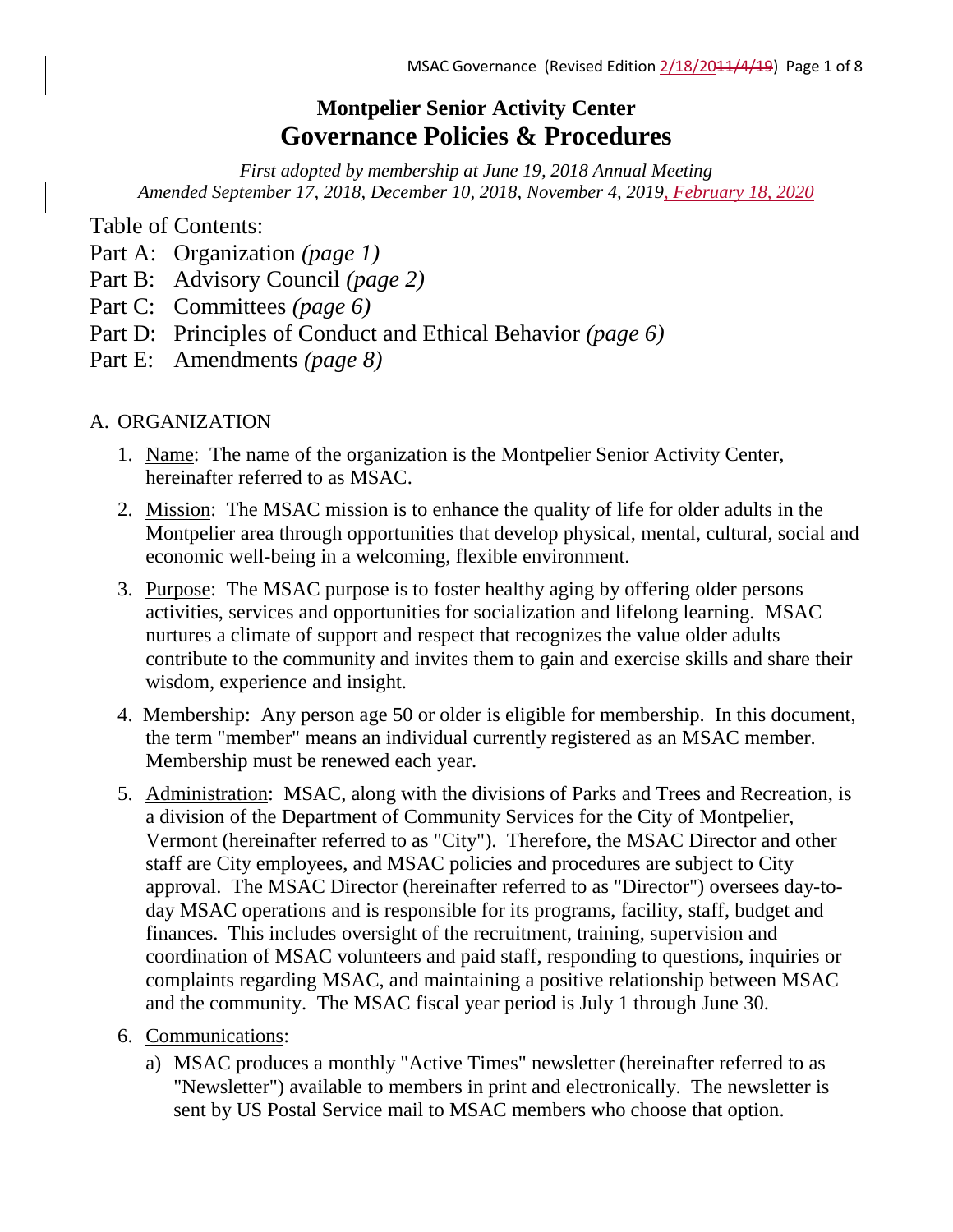- b) MSAC maintains a website (*www.montpelier-vt.org/msac*) where member resources such as meeting minutes and information about MSAC classes are posted, and makes printed resource materials available at the facility.
- c) MSAC Advisory Council meetings are open to the public and announced in advance *(see Part B for details)*.
- d) Planning and organizational documents (e.g., procedural instructions, committee descriptions, meeting minutes) bear an edition date to enable readers to determine the version of the draft or final document being reviewed.
- 7. Annual Membership Meeting:
	- a) The annual meeting of MSAC members (hereinafter referred to as "Annual Meeting") usually occurs on the third Tuesday of June. Notice of the Annual Meeting date, time and place is published in the Newsletter at least sixty (60) days in advance.
	- b) A quorum for the Annual Meeting is fifteen (15) MSAC members.
	- c) The Advisory Council *(see Part B below)* may call a special meeting of the membership. When feasible, notice of such a meeting would be in the Newsletter distributed at least ten (10) days in advance of the special meeting.

#### B. ADVISORY COUNCIL

- 1. Role: Since MSAC is a municipal entity rather than an independent agency, its Advisory Council (hereinafter referred to as "AC") advises the Director and makes recommendations regarding the MSAC facility and operations, but does not have the decision-making authority of Boards that oversee private nonprofit organizations. The Director makes recommendations to the Montpelier City Manager and Council, who approve the budget, receipt and expenditure of MSAC funds.
- 2. Composition and Quorum:
	- a) The AC consists of no fewer than nine (9) and no more than eleven (11) MSAC members. While the majority of AC members are Montpelier residents, MSAC tries to elect at least one AC representative from a contributing town. A meeting quorum exists when more than half (50%) of the active AC members are present, the term "active" meaning an AC member who had not resigned, suspended or otherwise vacated the AC seat mid-term.
	- b) The Montpelier City Council may appoint an additional representative to the AC. This ex officio AC participant need not be an MSAC member or be present in order for an AC meeting to reach its attendance quorum.

#### 3. Expectations:

- a) To serve a twothree year term starting and ending in late June.
- b) To attend Advisory Council meetings (six per year as of January, 2020) six AC meetings each year, currently held Mondays from 12:30 – 3:00 pm, usually at MSAC but occasionally off-site. These bimonthly meetings occur in January, March, May, July, September and November. An AC member may attend the meeting by telephone or other electronic means so long as the member is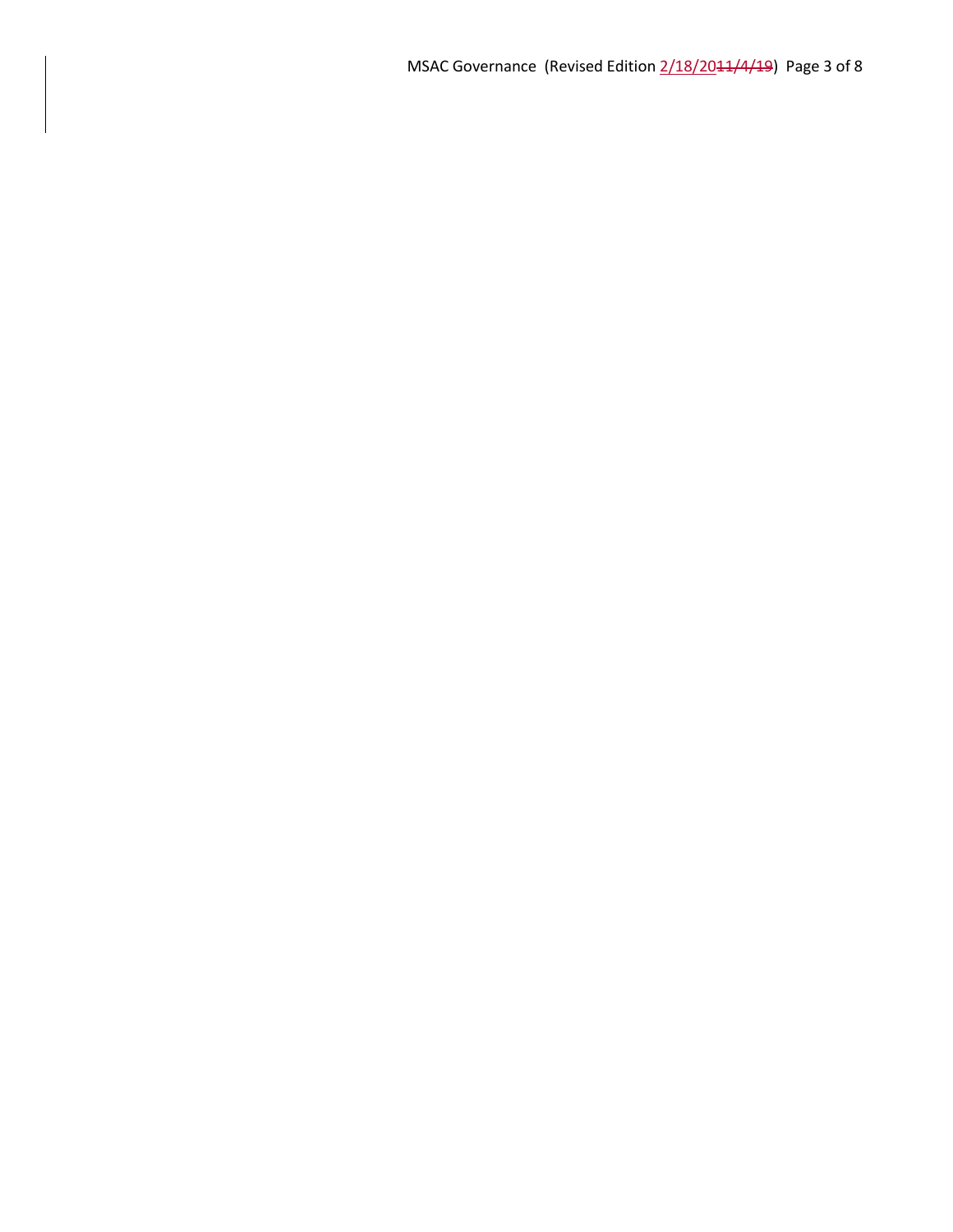identified as present, can hear and be heard during the meeting, and is able to review materials discussed at the meeting.

- c) To gain a general understanding of the MSAC mission, policies, annual calendar and budget, with MSAC staff providing training as needed.
- d) To represent the membership at large and, when appropriate, voice other members' questions, feedback and concerns to staff.
- e) To play a leadership role in the work of the Advisory Council by volunteering for AC projects and activities and, to the extent possible, by contributing to the financial health strength of the organization by through personal donation or s and/or volunteer assistance with fundraising activities.
- f) To advise the MSAC Director on matters such as:
	- Programming priorities (e.g., classes, public events, partnerships, clinics)
	- Budget (membership and program revenue and expenditures)
	- Facility maintenance and improvements
	- Policy development on topics like membership, instructors, volunteers, facility
	- **Strategic planning**
	- Outreach, i.e., media presence, member recruitment and communications, engagement with local organizations and businesses
- g) To be reachable by email for the purpose of AC meeting communications.
- h) To notify the AC Chair at least seven days before an AC meeting if a specific item needs to be included in the agenda for that meeting.
- i) To serve on least one committee *(See Part C for details)*
- 4. Conduct for AC Members:
	- a) An individual AC member may only speak or act on behalf of the full AC when AC meeting minutes reflect the circumstances warranting that action and that the AC sanctioned the action.
	- b) AC members recognize need for ongoing leadership development and play an active role in identifying potential new AC members.
- 5. Officers:
	- a) The AC officers consist of the Chair and Vice Chair and serve one-year terms. AC members may re-elect an officer for an indefinite number of terms as long as that individual remains an active AC member.
	- b) The AC Chair presides at all AC meetings and consults the MSAC Director in developing the agenda for each AC meeting. Any member wanting to add a specific item to the agenda should notify the Chair at least seven days before that meeting. The Chair may vote on any motions and may appoint committees, and the chairs thereof, to assist the AC in carrying out its responsibilities, with the discretion to determine the composition and mandate of such committees. The Chair, in consultation with the Director, may convene the AC for special meetings if needed in addition to the bimonthly meetings.
	- c) The Vice Chair assists the Chair as needed and presides at AC meetings in the absence of the Chair.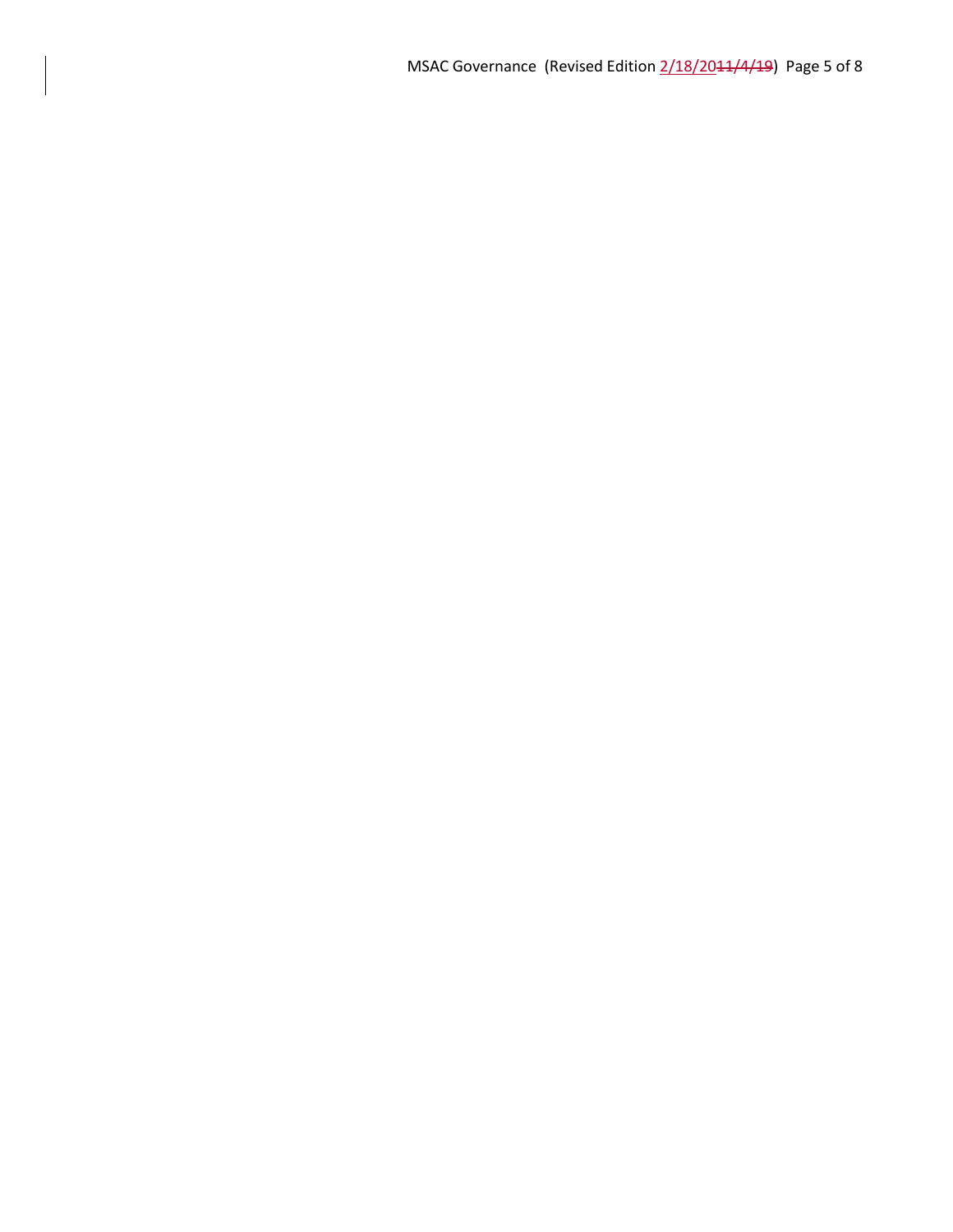- d) The secretary to the AC is an MSAC member designated to document minutes of AC meetings and enable the Director to provide the written minutes for AC review and approval. The Director provides reminders, agendas and notes to prepare AC members for their meetings.
- e) An AC officer may be removed from that office for cause after a hearing before the AC and an affirmative vote of at least two thirds of the active AC members *(see Part B, Section 9 below for details)*.
- 6. Term of Office:
	- a) Effective with the 2020 Annual Meeting, AC members are elected to two three-year terms, starting and ending with the June date of the Annual Meeting. Terms are staggered to ensure some year-to-year turnover in AC membership. No member may serve on the AC for more than six consecutive yearsbe elected to more than two consecutive three-year terms *(see next section on Vacancies)*. After a gap of at least one year, a member who had served six consecutive years would be eligible to serve on the AC again.After an absence of at least one year, a former AC member may be elected to serve additional three-year-terms.
	- b) A final meeting of the sitting AC is held prior to the Annual Meeting. The organizational meeting of the newly constituted AC is held following the Annual Meeting, at which time they elect the officers to serve one-year terms and determine the bimonthly AC meeting schedule for the year starting July 1.
- 7. Vacancies:
	- a) AC members are expected to attend at least four of the six bimonthly AC meetings in any twelve months following the Annual Meeting and to notify the Director if they will be unable to attend a meeting. Consistent participation by AC members facilitates the understanding and resolution of matters under consideration.
	- b) AC members who determine they cannot complete their AC terms, attend the minimum number of AC meetings, or carry out other AC duties may resign before the term expires by notifying the Director and AC Chair of that decision and its effective date, in writing or by email. The AC, by a two-thirds vote of its active members, may grant a temporary suspension of duties requested by an AC member as long as the absence is justified, the suspension time period is clear, and the minimum number of nine AC seats remain filled by active AC members.
	- c) A seat on the AC may remain vacant as long as the minimum of nine AC seats remain filled. Each monthly MSAC newsletter will identify current AC members and vacancies and invite MSAC members to contact AC members or the MSAC director if they are interested in serving on the AC. MSAC will actively recruit candidates to fill a vacancy only if there are at least two years remaining in the unexpired term MSAC staff and AC members will actively recruit candidates to fill one or more vacancies if there are fewer than nine AC members and no eligible MSAC member has expressed a desire to fill the vacancy.
	- d) The AC may appoint a viable candidate to fill the vacancy for remainder of the unexpired term. When the length of the unexpired term results in an appointment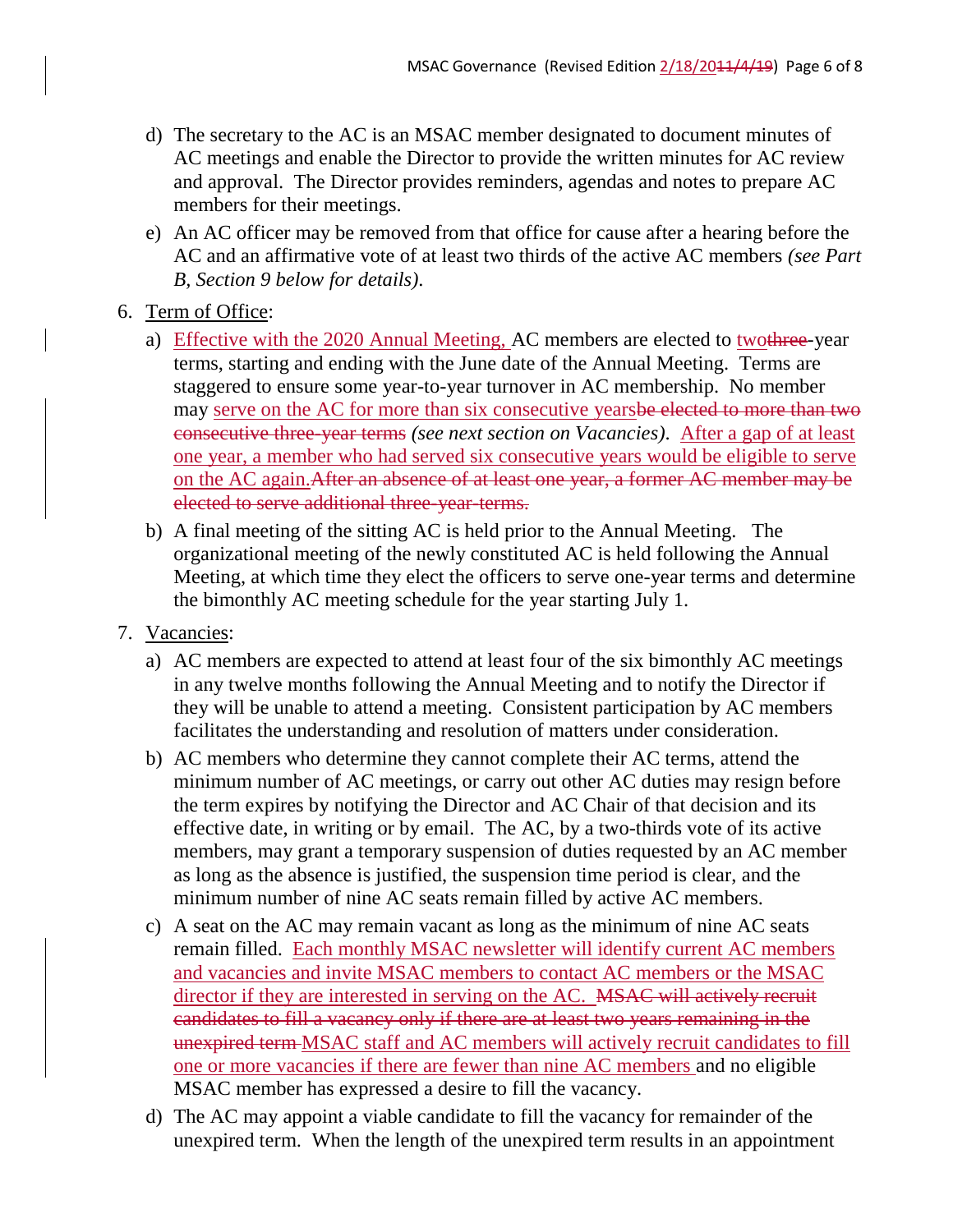lasting two years or more less than six months, that short-term service would not count toward the limit of six consecutive years of AC service. When the appointment takes effect between July 1 and December 31 of a calendar year, the period from its starting date to the next Annual Meeting will count as a full year for the purpose of determining whether the member qualifies to serve an additional six years., the member appointed to fill the vacancy would be eligible to be elected to only one consecutive three-year term. When an unexpired term filled by appointment is less than 24 months long, this would not disqualify the appointed member from serving an additional two consecutive three-year terms.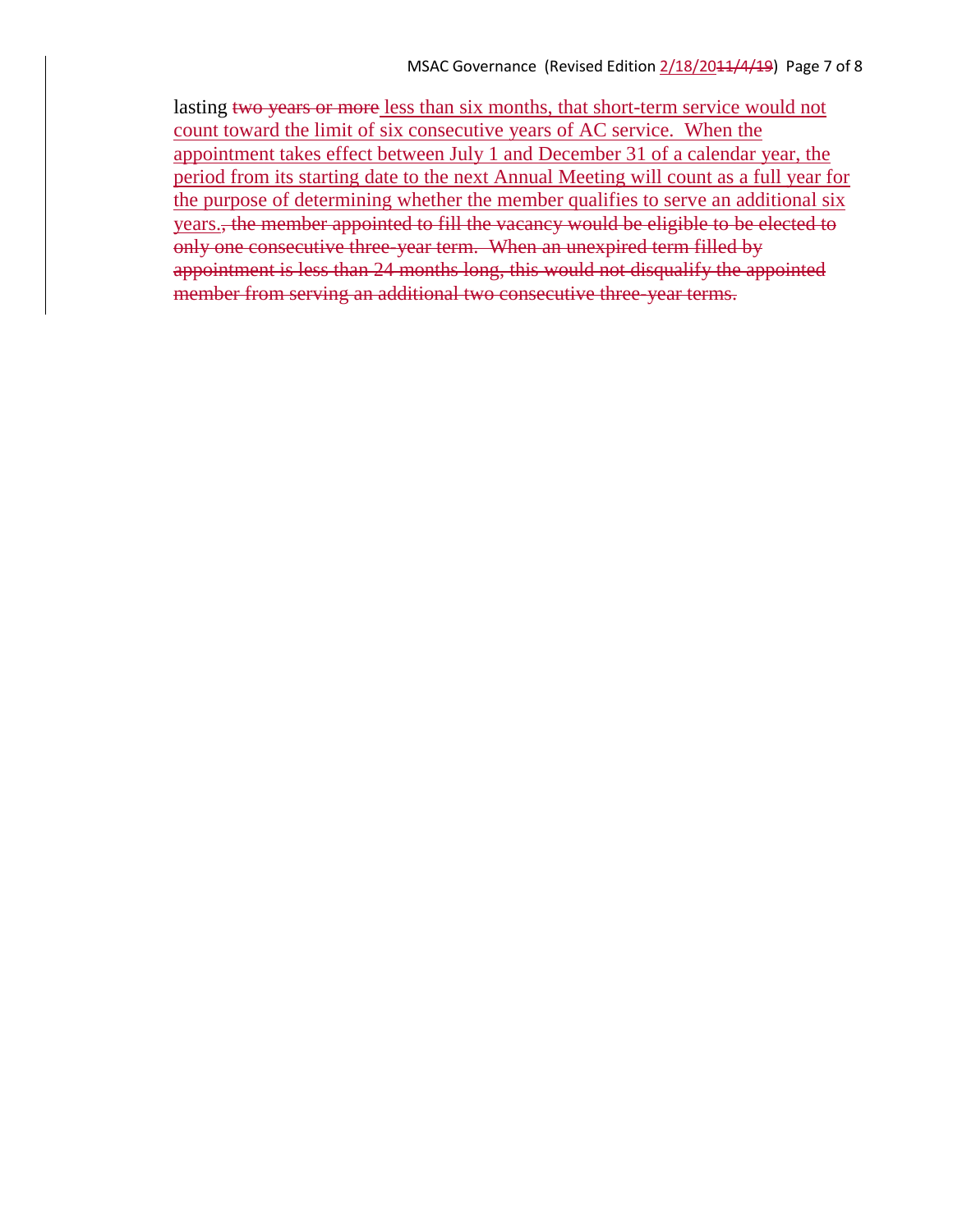## 8. Election Process:

- a) The February and March Newsletters announce AC vacancies to fill in June, request nominations and describe the nomination process and deadline. MSAC makes copies of these Policies and Procedures available to clarify for potential candidates expectations of AC members.
- b) Only MSAC members may nominate themselves or other MSAC members for an AC seat. Nominations must be in writing and include the candidate's name, address, telephone number and email address (if any), and confirm that they are an MSAC member. Nominations must be delivered or emailed (msac@montpelier-vt.org) to the MSAC office by March 31. In years when March 31 is on a weekend, the nomination deadline would be the following Monday.
- c) Before April 15, the nominee must accept the nomination and provide to the MSAC office a brief biographical statement and photo. MSAC staff could take the photo if needed. In years when April 15 is on a weekend, this nomination acceptance deadline would be the following Monday. The May edition of the Newsletter would include candidate information and photos as well as the ballot.
- d) Only MSAC members are eligible to vote in the election, and only one ballot may be cast per member. June 1 is the deadline for completed ballots to be received by the MSAC office, including ballots that are mailed, cast online, delivered or emailed.
- e) In case of a tie vote, the tie is resolved by a secret ballot vote of sitting AC members at the AC meeting convened immediately prior to the Annual Meeting. The final election outcome is announced at the Annual Meeting.
- 9. Removal:
	- a) A member may be removed from the AC for unexcused failure to attend three consecutive AC meetings. The AC may make a determination that extenuating circumstances precluded such attendance.
	- b) A member may be removed for other cause such as disruptive behavior or failure to abide by the AC member expectations described in this document, after a hearing before the AC and affirmative vote by two thirds of the other active AC members.
- 10.Conflict of Interest:
	- a) Since MSAC is a municipal entity, its staff abides by the Montpelier Ethics Policy, posted on the City website (*www.montpelier-vt.org*). The policy also considers AC members to be "public officers" because the AC is linked to the City administration. Therefore, the policy applies to AC members in the following way:
	- b) A conflict of interest may arise if the AC is taking an action that could benefit an individual AC member, personally or financially, to a greater degree than others affected by the action. (For example, no conflict of interest arises with a decision about MSAC membership fees because the decision similarly affects others.) AC members with reason to think they have a conflict of interest should recuse themselves from that action. However, if they believe they can act objectively and in the public interest despite the appearance of a conflict of interest, they may disclose this information to the AC prior to the vote and not be expected to abstain from the decision making process.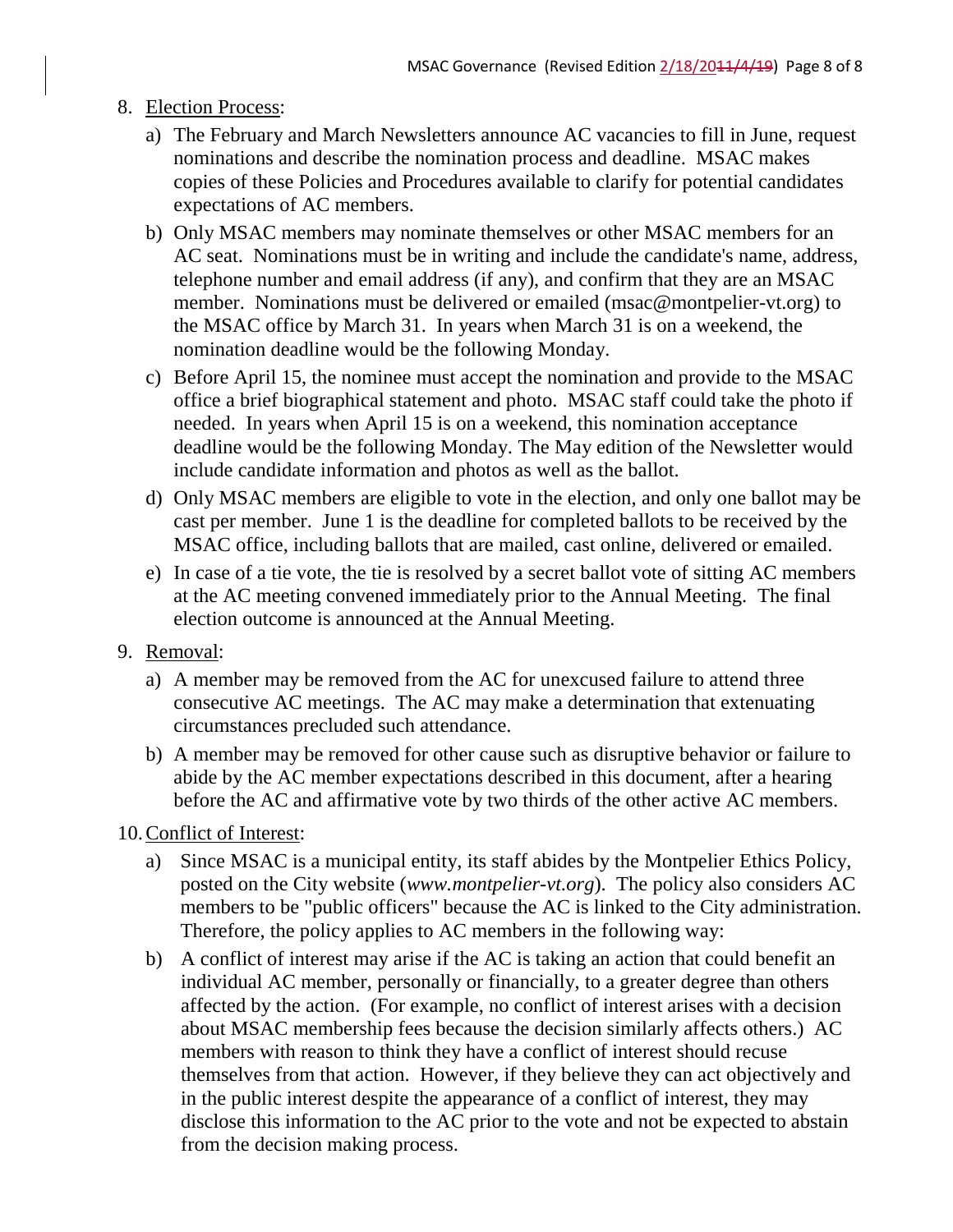# C. COMMITTEES

- 1. General: In addition to the Advisory Council, MSAC convenes committees that may include MSAC members-at-large as well as appropriate staff. Some may be created for special projects, such as committees working on national accreditation or developing a formal strategic plan. Other Standing Committees *(see section 2 below)* address ongoing MSAC needs. Minutes generally are not recorded for such meetings, and all MSAC members are welcome to attend. The frequency and schedules for these committee meetings may vary.
- 2. Standing Committees:
	- a) Program Committee meets quarterly to advise the Director regarding programming, such as classes, public events, partnerships and clinics.
	- b) Finance Committee meets during the fall budget season or as needed regarding membership and program revenue and expenditures.
	- c) Fundraising Committee meets quarterly or as needed regarding activities to generate revenue for MSAC.
	- d) Membership & Hospitality Committee meets bimonthly or as needed regarding actions and resources to improve MSAC's role as a welcoming environment.

## D. PRINCIPLES OF CONDUCT AND ETHICAL BEHAVIOR

- 1. Background: MSAC has over a thousand members taking part in classes and events at the MSAC facility and other locations. Members join for many reasons. A shared set of guidelines can promote behavior that ensures a welcoming environment respectful of the variety of individuals and groups participating in MSAC activities.
- 2. Respectful Treatment: Members, instructors, staff, volunteers and visitors are treated with respect at MSAC. All are encouraged to bring ideas, questions or concerns to the attention of staff or Advisory Council members. Smoking is prohibited at MSAC and within 25 feet of the facility, and use of scented products should be minimized to prevent adverse reactions in individuals sensitive to fragrances. Private conversations should be quiet enough to avoid disturbing any classes, activities or people working nearby. This includes respecting the privacy of members using the Computer Lab equipment at the facility.
- 3. Confidentiality of Personal Information: Staff restrict access to personal information provided by members, and federal law protects the privacy of personal health information. Staff may provide member contact data to an instructor unless otherwise requested by the member. Instructors are expected to respect the privacy of participants in their classes, though they may share their own personal information and participants may agree to share class lists. Staff will inform instructors when a participant wishes to reach them, unless the instructor has given permission to share their contact information. Any group emails should be blind-copied to group members to prevent the widespread distribution of personal email addresses.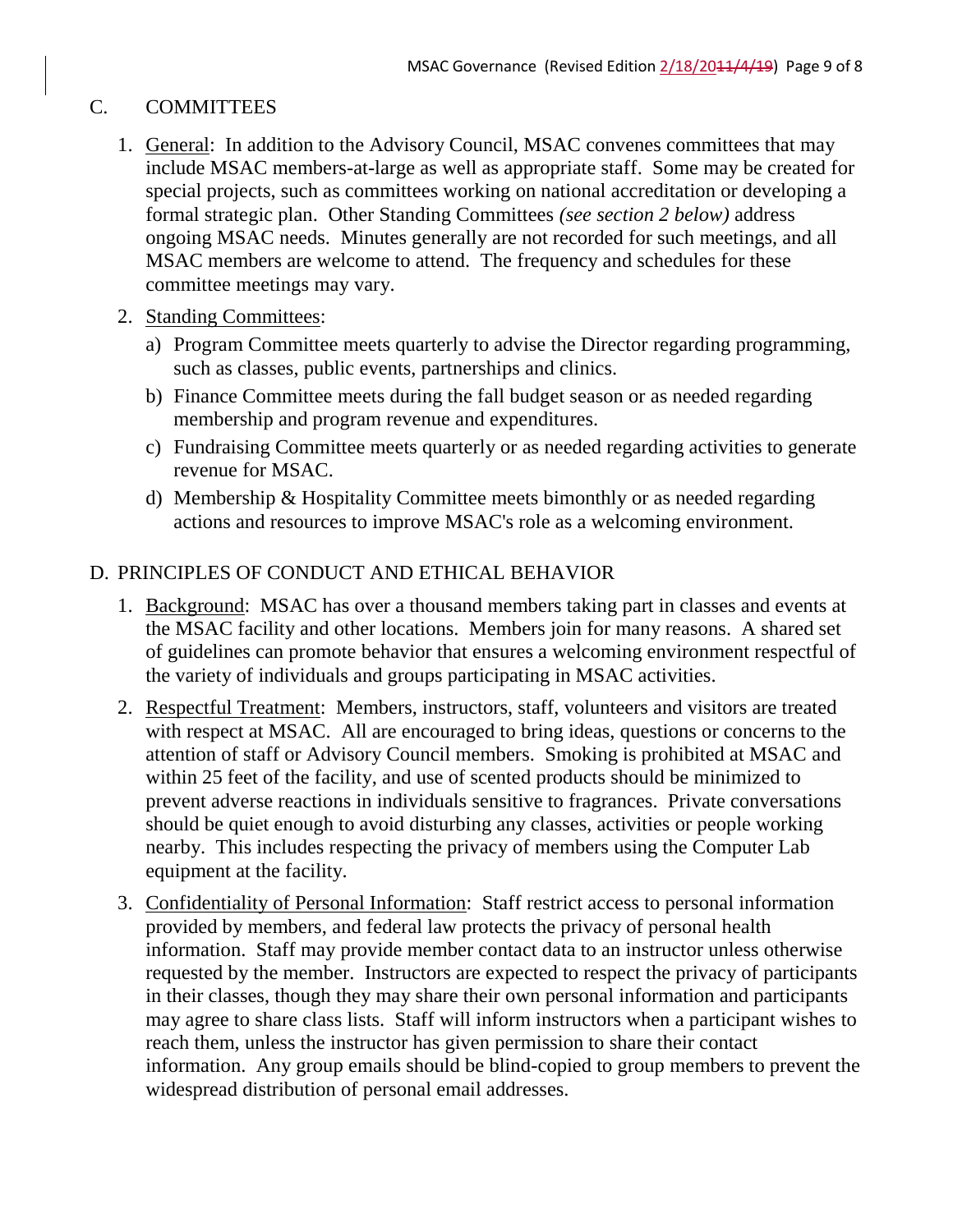# 4. Classes:

- a) A class is a learning environment where all participants should feel welcome and safe. Financial aid applications are available, and all scholarship applicants receive equitable consideration within budgetary limits and at the discretion of the Director.
- b) Individuals registered for a class are expected to attend regularly, arrive on time and remain for the duration of the class period, and to communicate with the instructor if or when this may not be feasible. An individual deciding to drop out of a class should inform the MSAC office promptly in case there is a waiting list. MSAC staff can respond to any related questions about class fees. Class times are reserved for the class registrants, and except in the case of an emergency, may not be interrupted by personal mobile electronic devices or other intrusions.
- 5. Disruptive or Harassing Behavior:
	- a) MSAC does not tolerate disruptive or harassing behavior, verbal or physical, toward members, staff, instructors, volunteers or visitors. This includes sexual harassment as well as noise that disrupts anyone's enjoyment of MSAC or jeopardizes safety. Anyone with a concern may report such behavior to an MSAC instructor or staff member. Instructors and event leaders may request that a participant refrain from disruptive behavior. At the discretion of the individual instructor or leader and in consultation with the Director, MSAC may bar a member from registering for or attending a particular class or event.
	- b) A person engaging in disruptive or harassing behavior will be warned verbally that they might be asked to leave the facility if that behavior continues. Failure to comply with a second verbal warning may result in expulsion of the disruptive person from the facility.
	- c) With sufficient cause or provocation, staff may contact community enforcement supports such as the police department or mental health screeners. The Director may request issuance of a no-trespassing order for an individual who is repeatedly disruptive to the MSAC community.
- 6. Ethical Behavior Guidelines: Part B, Section 10 of this Governance notes that the City of Montpelier Ethics Policy, as now constituted and as may be amended, applies to MSAC staff and Advisory Council members, particularly insofar as a conflict of interest may potentially influence decision-making. In addition, MSAC expects its staff, Advisory Council, instructors, volunteers, members and visitors to abide by the following guidelines since all of those individuals contribute to creating a welcoming and respectful environment.
	- a) Discrimination: Individuals at MSAC may not knowingly engage in behavior that demeans or discriminates against others based on factors such as gender, race, age, religion, ethnicity, sexual orientation, language, socioeconomic status or physical, mental or emotional disability.
	- b) Preferential Treatment: MSAC staff, instructors and volunteers may not allow decisions about financial aid, registration for classes with waiting lists, or other MSAC actions to be influenced by personal relationships or by the offer or receipt of gifts or other benefits.